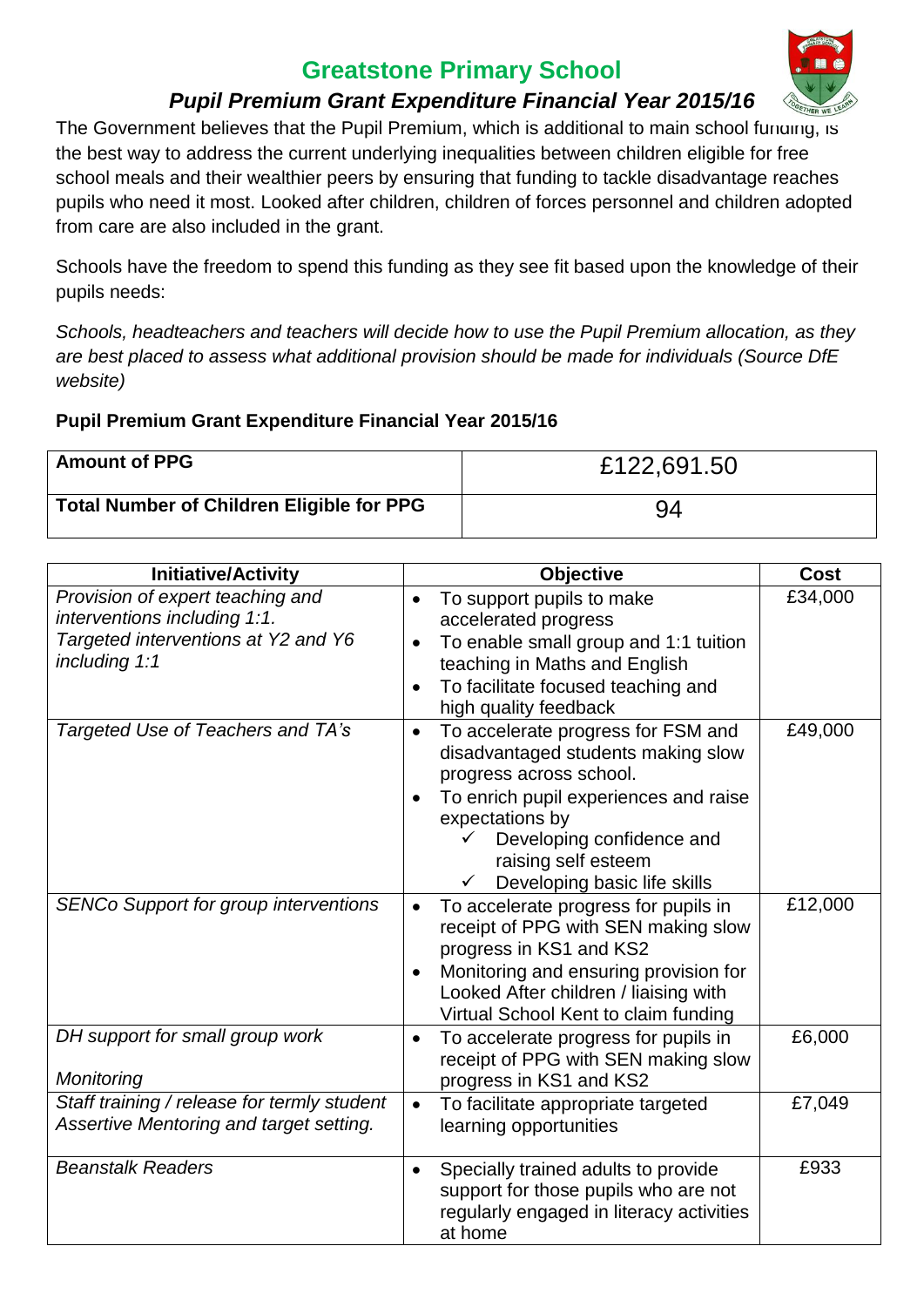| Subsidising the cost of school visits            | To ensure all pupils have access to<br>school visits to enrich their<br>curriculum, increase their first hand<br>experiences and remove the potential<br>cost barrier | £5549                    |
|--------------------------------------------------|-----------------------------------------------------------------------------------------------------------------------------------------------------------------------|--------------------------|
| Provision tracking system                        | IT based provision and progress<br>tracking system and training                                                                                                       | £1945                    |
| <b>Play Therapy</b>                              | To instil well-being                                                                                                                                                  | £2985                    |
| Professional counselling                         | To instil well-being<br>$\bullet$                                                                                                                                     | £1300                    |
| Lunch-time club                                  | To instil well-being and develop<br>social skills                                                                                                                     | £1800                    |
| Music lessons                                    |                                                                                                                                                                       | £400                     |
| Provision of tutoring                            | Specific home tutoring to accelerate<br>learning                                                                                                                      | £1,670                   |
| Provision of specific materials and<br>equipment | Materials and equipment<br>$\bullet$                                                                                                                                  | 3,300                    |
|                                                  |                                                                                                                                                                       | <b>Total</b><br>£127,931 |
| Over Spend on Income                             |                                                                                                                                                                       | £5239.50                 |

## **Performance of pupils eligible for pupil premium grant**

Key Stage 2 Summer 2015.

% of pupils achieving age related expectations level 4 (plus)

|                    | School disadvantaged | School other pupils | <b>All Children Nationally</b> |
|--------------------|----------------------|---------------------|--------------------------------|
|                    | pupils               |                     |                                |
| Reading            | 100%                 | 100%                | 82%                            |
| Writing            | 84%                  | 97%                 | 76%                            |
| <b>Mathematics</b> | 84%                  | 93%                 | 78%                            |
| Combined (R, W)    | 68%                  | 90%                 | 67%                            |
| and M)             |                      |                     |                                |

% of pupils achieving level 5 or above

|                    | School disadvantaged | School other pupils |  |
|--------------------|----------------------|---------------------|--|
|                    | pupils               |                     |  |
| Reading            | 32%                  | 48%                 |  |
| Writing            | 11%                  | 69%                 |  |
| <b>Mathematics</b> | 26%                  | 34%                 |  |
| Combined (R, W)    | 5%                   | 31%                 |  |
| and M)             |                      |                     |  |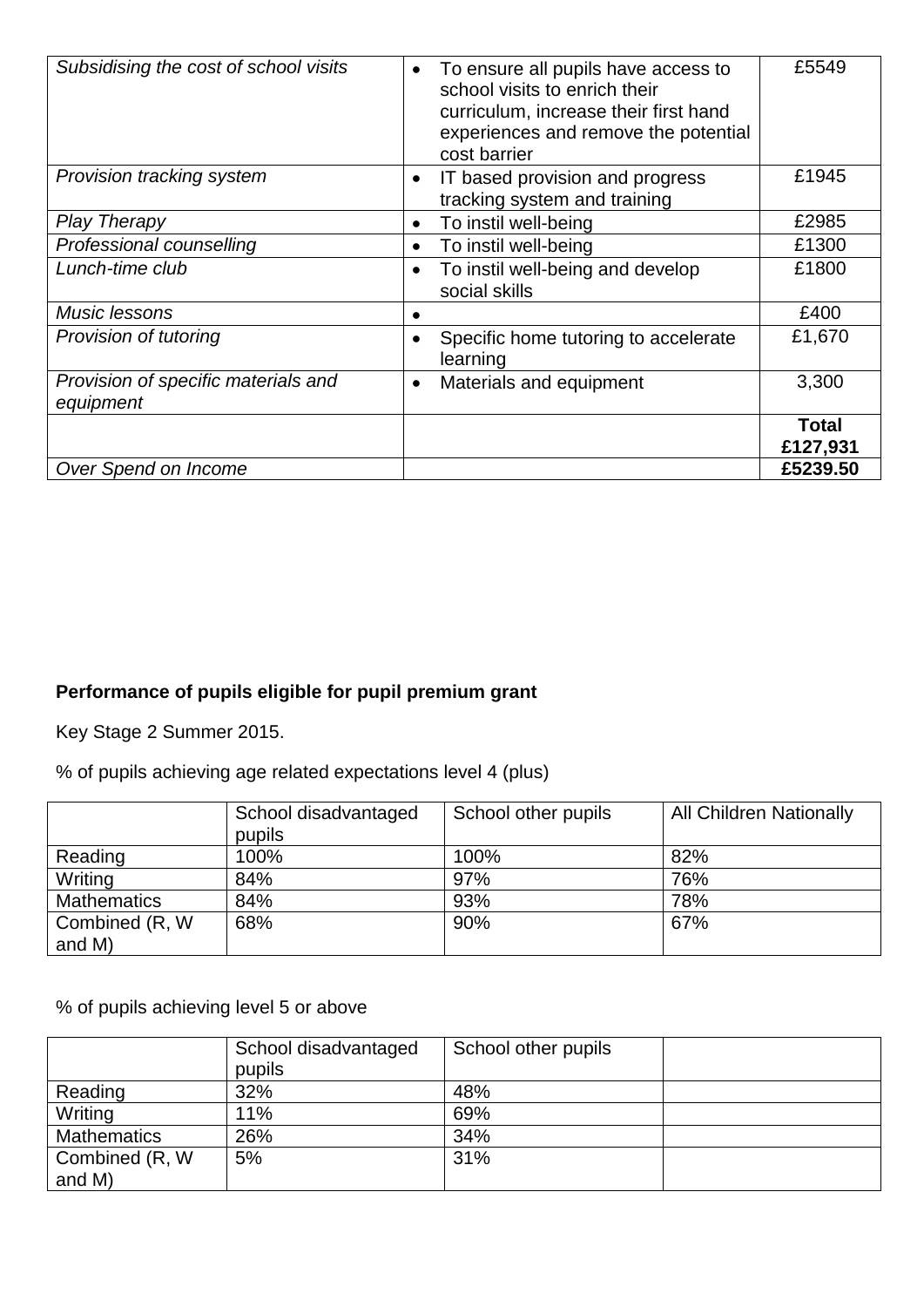% of pupils making expected progress of 2 levels or more

|                    | School disadvantaged | School other pupils | <b>All Children Nationally</b> |
|--------------------|----------------------|---------------------|--------------------------------|
|                    | pupils               |                     |                                |
| Reading            | 100%                 | 89%                 | 88%                            |
| Writing            | 94%                  | 96%                 | 90%                            |
| <b>Mathematics</b> | 89%                  | 96%                 | 85%                            |
| Combined (R, W)    | 89%                  | 82%                 |                                |
| and M)             |                      |                     |                                |

% of pupils making more than expected progress (3 levels)

|                    | School disadvantaged<br>pupils | School other pupils |  |
|--------------------|--------------------------------|---------------------|--|
| Reading            | 61%                            | 21%                 |  |
| Writing            | 22%                            | 39%                 |  |
| <b>Mathematics</b> | 22%                            | 28%                 |  |
| Combined (R, W)    | 11%                            | 11%                 |  |
| and M)             |                                |                     |  |

### **Spending Plan 2016 - 2017**

| <b>Expected amount of PPG</b>                    | £105,400 |
|--------------------------------------------------|----------|
| <b>Total Number of Children Eligible for PPG</b> | 82       |

| <b>Initiative/Activity</b>                                                                                               | <b>Objective</b>                                                                                                                                                                                                                                    | <b>Cost</b> |
|--------------------------------------------------------------------------------------------------------------------------|-----------------------------------------------------------------------------------------------------------------------------------------------------------------------------------------------------------------------------------------------------|-------------|
| Provision of expert teaching and<br>interventions including 1:1.<br>Targeted interventions at Y2 and Y6<br>including 1:1 | To support pupils to make<br>accelerated progress<br>To enable small group and 1:1 tuition<br>teaching in Maths and English<br>To facilitate focused teaching and<br>high quality feedback                                                          | £20,000     |
| Targeted Use of Teachers and TA's                                                                                        | To accelerate progress for FSM and<br>disadvantaged students making slow<br>progress across school.<br>To enrich pupil experiences and raise<br>expectations by<br>Developing confidence and<br>raising self esteem<br>Developing basic life skills | £40000      |
| <b>SENCo Support for group interventions</b>                                                                             | To accelerate progress for pupils in<br>receipt of PPG with SEN making slow<br>progress in KS1 and KS2<br>Monitoring and ensuring provision for<br>Looked After children / liaising with                                                            | £12,000     |